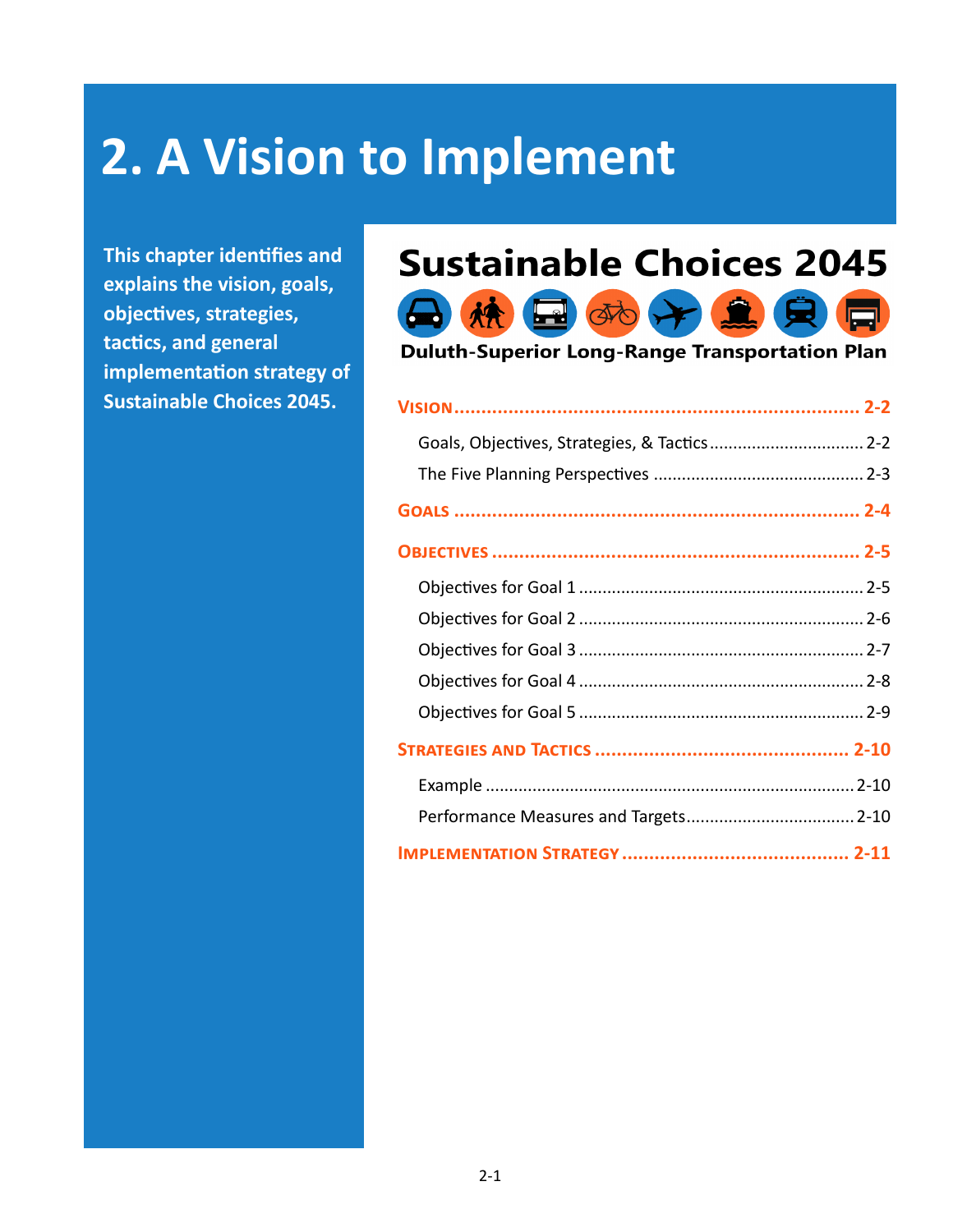#### **Vision**

*Sustainable Choices 2045* is driven by the following overall **vision**:

**Develop a community-supported multimodal transportation system that not only supports the diverse needs of people and commerce, but is also fiscally, socially, and environmentally sustainable over time.**

This is the central tenet of *Sustainable Choices 2045* – the MIC's Long Range Transportation Plan (LRTP).

#### **Goals, Objectives, Strategies, & Tactics**

Goals, objectives, strategies, and tactics associate specific actions that can be implemented to achieve the vision. For the purpose of this plan, the following definitions are used:

**Goals** are broad statements that describe a desired end state. They are successful endpoints an organization is striving for, and should help clarify an organization's vision. Goals and objectives are usually the terms that are confused and used interchangeably. Goals are more general than objectives.

**Objectives** are specific, measurable statements that are used to measure the success or failure of a plan, policy, or organization. The key word here is "measurable." A good objective should include (or lead to) the development of strategies that can be measured and tracked over time, and can be used to assess alternatives. There may be multiple objectives linked to each goal.

**Strategies** and **Performance Measures** are actions or metrics used to assess progress toward meeting an objective – in other words, "how" to meet objectives. They can be used to compare different plan, policy, or investment alternatives, as well as track actual performance over time. Strategies are not as specific as tactics or targets.

**Tactics** and **Targets** are where the rubber meets the road. Tactics are specific actions to implement the strategies. Targets are specific levels of performance that are desired to be achieved within a certain timeframe. Either can be used as a basis for comparing progress or performance over time, and both are an integral part of an implementation strategy.

*The Vision of Sustainable Choices 2045*  **is to develop a transportation system that:**

- Is community-supported;
- Multimodal;
- Supports the needs of both people and commerce,
- Is fiscally, socially, and environmentally sustainable over time.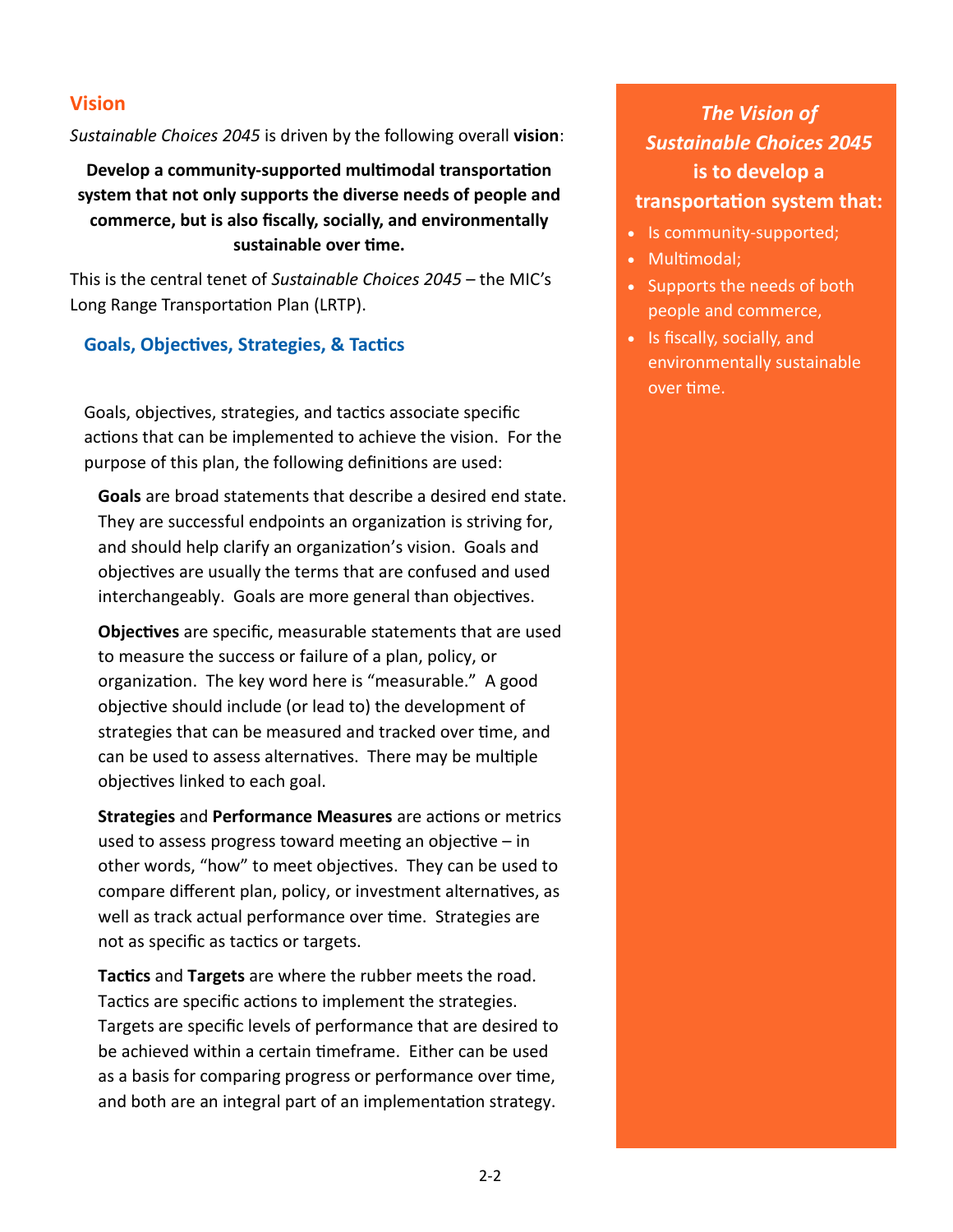The goals of *Sustainable Choices 2045* are to achieve five planning perspectives, which represent basic, important aspects of a community that transportation directly and indirectly impacts. The public surveys used to gather input and priorities from the public were largely developed around these five planning perspectives.

#### **The Five Planning Perspectives**

The five planning perspectives that form the basis of Sustainable Choices 2045 are described below. They are listed in order of preference based on public survey results (described in detail in Chapter 7).

#### **1. Health of People and the Environment**

It is important to protect and enhance the environment, and promote energy conservation and public health through responsible transportation system policies and design. Ignoring these can lead to significant future costs in terms of human health, property damage, and environmental remediation.

#### **2. Livable Communities and Equity**

A livable and equitable community is a safe and connected place where people can live independent, healthy, and meaningful lives. These places have a diverse and resilient local economy, transportation options that access needed services, and provide opportunities and choices for people of all ages and ability to engage in the community's civic, economic, and social life.

#### **3. Safety**

Continually improving the safety of the Duluth-Superior transportation system for all users and modes is obviously important. A part of system safety is ensuring we are prepared to handle emergencies and disasters. Additionally, a well-functioning system is secure, helping people feel free from danger or fear.

#### **4. Moving People and Goods**

Ensuring people and goods get to where they need to go is an essential purpose of a local transportation system. Factors such as how easy it is for people and goods to move from one place to another, how well-connected primary destinations

**The Goals of**  *Sustainable Choices 2045*  **are Based on Five Planning Perspectives:**

- Health of People & the Environment
- Livable Communities & Equity
- Safety
- Moving People & Goods
- Economic Vitality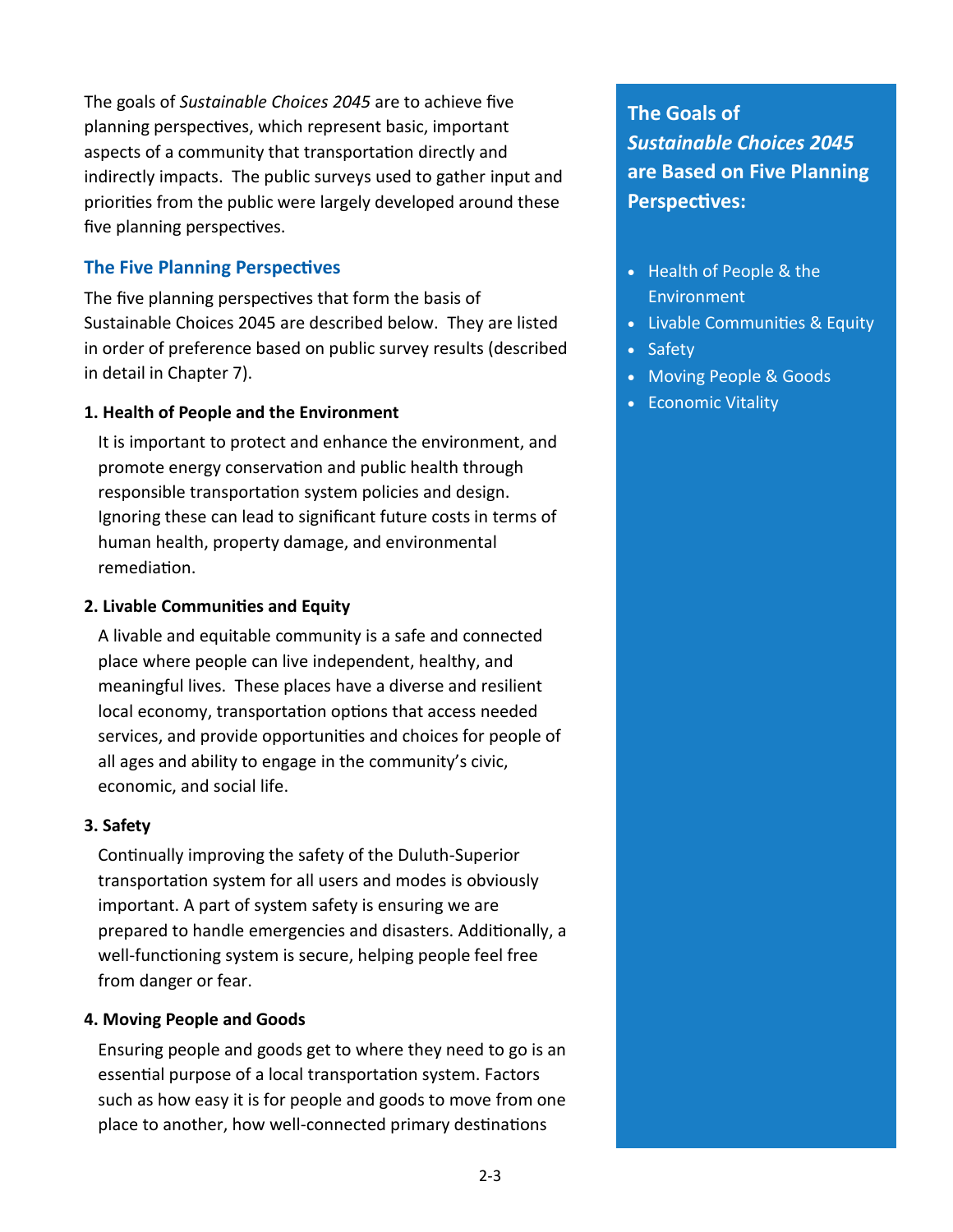are, and ensuring all modes of transportation operate as one seamless network, are all important.

#### **5. Economic Vitality**

Local and regional transportation systems are critical to a healthy economy. It is important to develop and maintain our transportation system to support economic productivity, efficiency, and competitiveness. As visitors contribute significantly to our local economy, it is important our transportation system enhance travel and tourism.

#### **Goals**

The five goals of *Sustainable Choices 2045*, representing the five planning perspectives, are:

#### **Goal 1**

Promote public health and energy conservation, and protect and enhance the environment through responsible Duluth-Superior area transportation system policies and design.

#### **Goal 2**

Ensure the Duluth-Superior area transportation system supports the development and maintenance of a safe, healthy, and connected community that provides opportunities and choices for people of all ages, incomes, and abilities.

#### **Goal 3**

Ensure the safety and security of the Duluth-Superior area transportation system for all users and modes, including being prepared to handle emergencies and disasters.

#### **Goal 4**

Ensure the Duluth-Superior area transportation system is an integrated multimodal network that supports people and goods getting to where they need to go in an efficient manner.

#### **Goal 5**

Develop and maintain the Duluth-Superior area transportation system to support economic productivity and competitiveness, including tourism.

While achieving a relative balance of all five goals within our transportation projects and across the transportation network is desired, it is understood that it may not be possible or necessary to achieve this balance in every project.

#### **Three overarching questions**

- ...should be asked to focus transportation policies, decisions, and projects towards achieving the overall vision of our regional transportation network:
- Is this policy, project, or decision fiscally sustainable?
- How does this policy, project, or decision help promote social sustainability?
- How does this policy, project, or decision help promote environmental sustainability?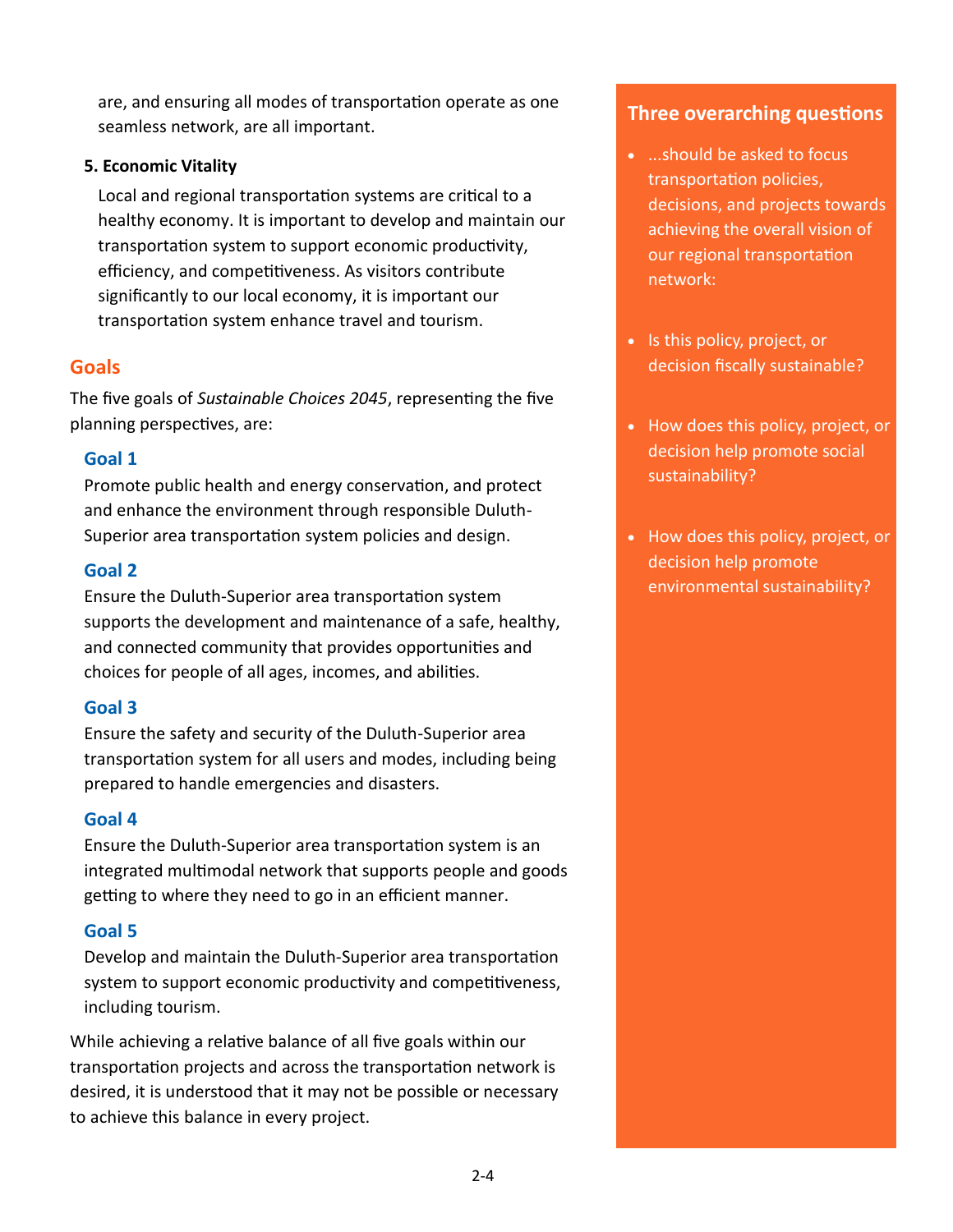#### **Objectives**

The following objectives for each goal were developed based on survey results as well as discussion and recommendations from the LRTP Advisory Committee.

#### **Goal 1**

**Promote public health and energy conservation, and protect and enhance the environment through responsible Duluth-Superior area transportation system policies and design.**

#### **Objective 1-1**

Design and maintain infrastructure across the Duluth-Superior area transportation system in a manner that supports and encourages a physically active everyday transportation routine.

#### **Objective 1-2**

Improve energy conservation related to the use and operation of the local and regional transportation system, for both environmental and public health benefits.

#### **Objective 1-3**

Through innovative design, improved infrastructure, land use planning, use of sustainable approaches, higher fuel efficiency, and other options, avoid, minimize, and/or mitigate the negative environmental impacts of the Duluth-Superior area transportation system, such as stormwater runoff, flooding, air emissions, toxic pollution, noise and light pollution, and the spread of invasive species.

## **Goal 1**

Promote public health and energy conservation and protect and enhance the environment through transportation system policies and design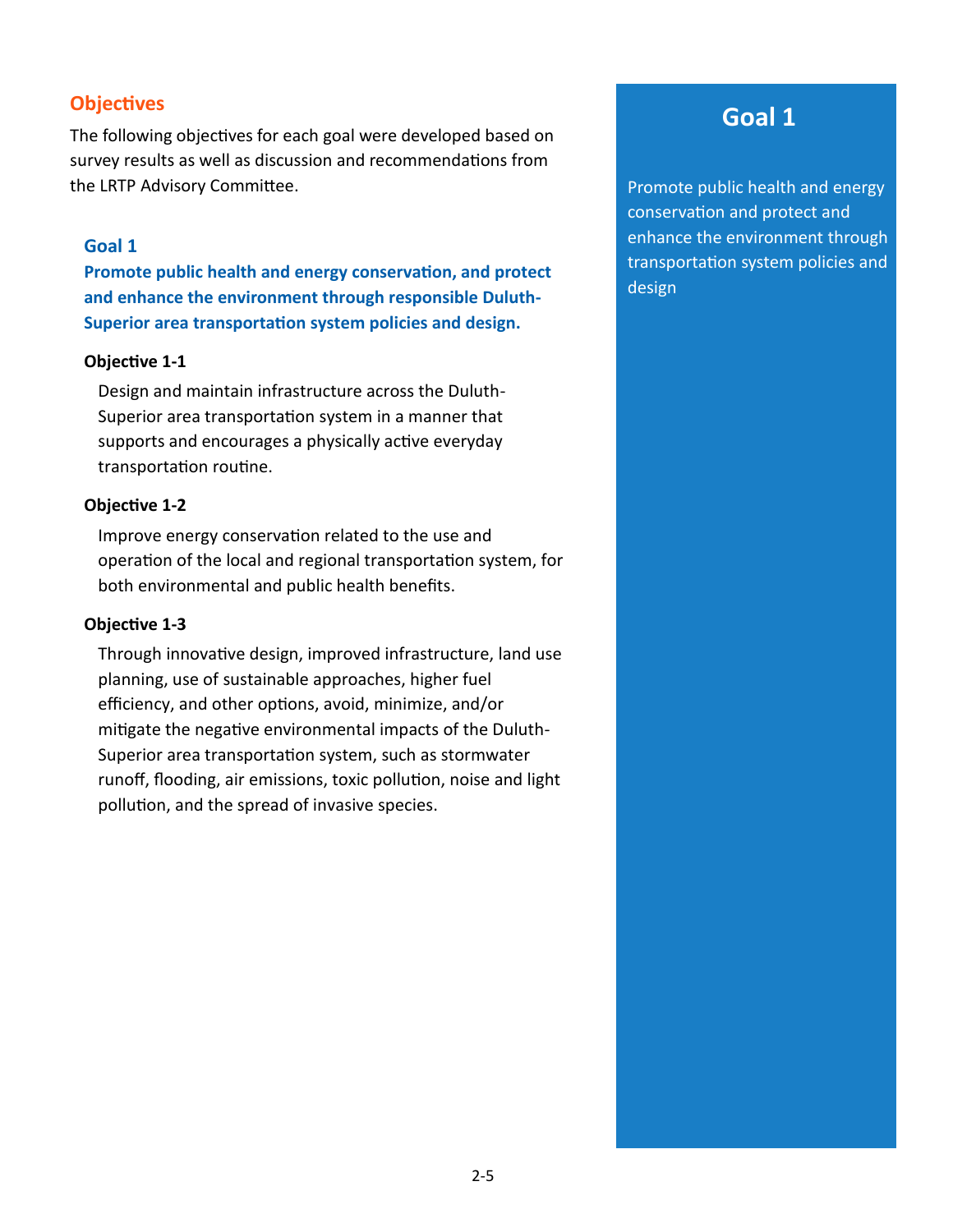**Ensure the Duluth-Superior area transportation system supports the development and maintenance of a safe, healthy, and connected community that provides opportunities and choices for people of all ages, incomes, and abilities.**

#### **Objective 2-1**

Provide legitimate choices for all people of all ages, incomes, and abilities across the entire Duluth-Superior area transportation system.

#### **Objective 2-2**

Ensure legitimate opportunities for the public to engage in discussion about, and to share their needs and desires regarding the Duluth-Superior area transportation system.

#### **Objective 2-3**

Build and maintain infrastructure that fits the neighborhood character.

#### **Objective 2-4**

Appropriately scale transportation-related projects across the Duluth-Superior area transportation system.

#### **Objective 2-5**

Ensure investments in the Duluth-Superior area transportation system lead to a diversification of transportation options for people across all modes.

#### **Objective 2-6**

Make information about the Duluth-Superior area transportation system available to the public in a variety of ways.

## **Goal 2**

Ensure the area transportation system supports the development and maintenance of a safe, healthy, and connected community that provides opportunities and choices for people of all ages, incomes, and abilities.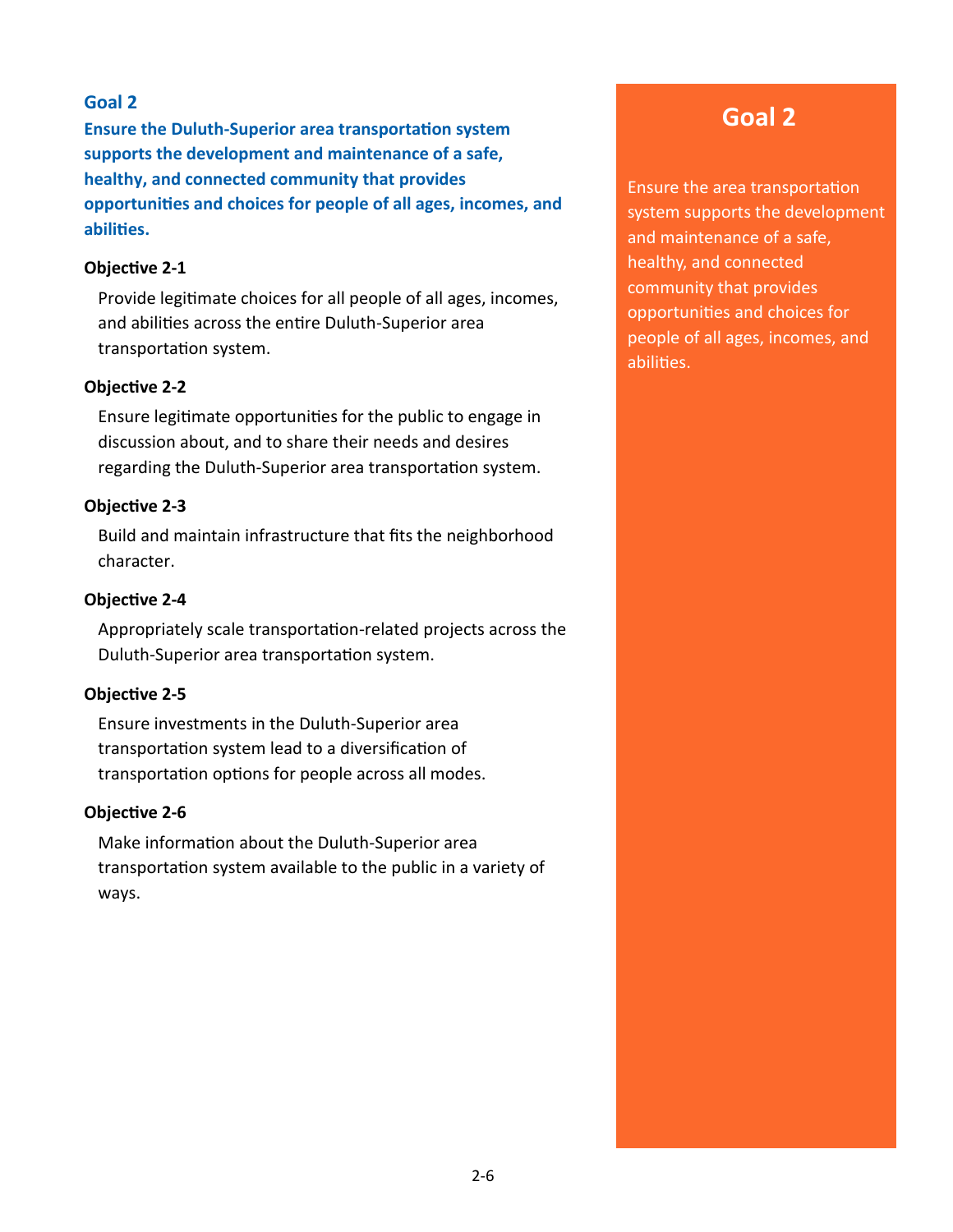**Ensure the safety and security of the Duluth-Superior area transportation system for all users and modes, including being prepared to handle emergencies and disasters.**

#### **Objective 3-1**

Ensure acceptable security, emergency response, disaster preparedness, and risk mitigation is maintained across the entire Duluth-Superior area transportation system.

#### **Objective 3-2**

Ensure evidence-based, data-supported design integrating acceptable levels of risk is emphasized in transportationrelated project development and selection.

#### **Objective 3-3**

Prioritize safety and acceptable levels of risk for vulnerable users of the Duluth-Superior area transportation system.

#### **Objective 3-4**

Meet all required safety-related federal, state, and local performance measures.

#### **Objective 3-5**

Maintain Duluth-Superior area transportation system infrastructure to ensure an acceptable level of risk for all users, both people and goods.

#### **Objective 3-6**

Use technology to improve the safety and security of the Duluth-Superior area transportation system.

## **Goal 3**

Ensure the safety and security of the Duluth-Superior area transportation system for all users and modes, including being prepared to handle emergencies and disasters.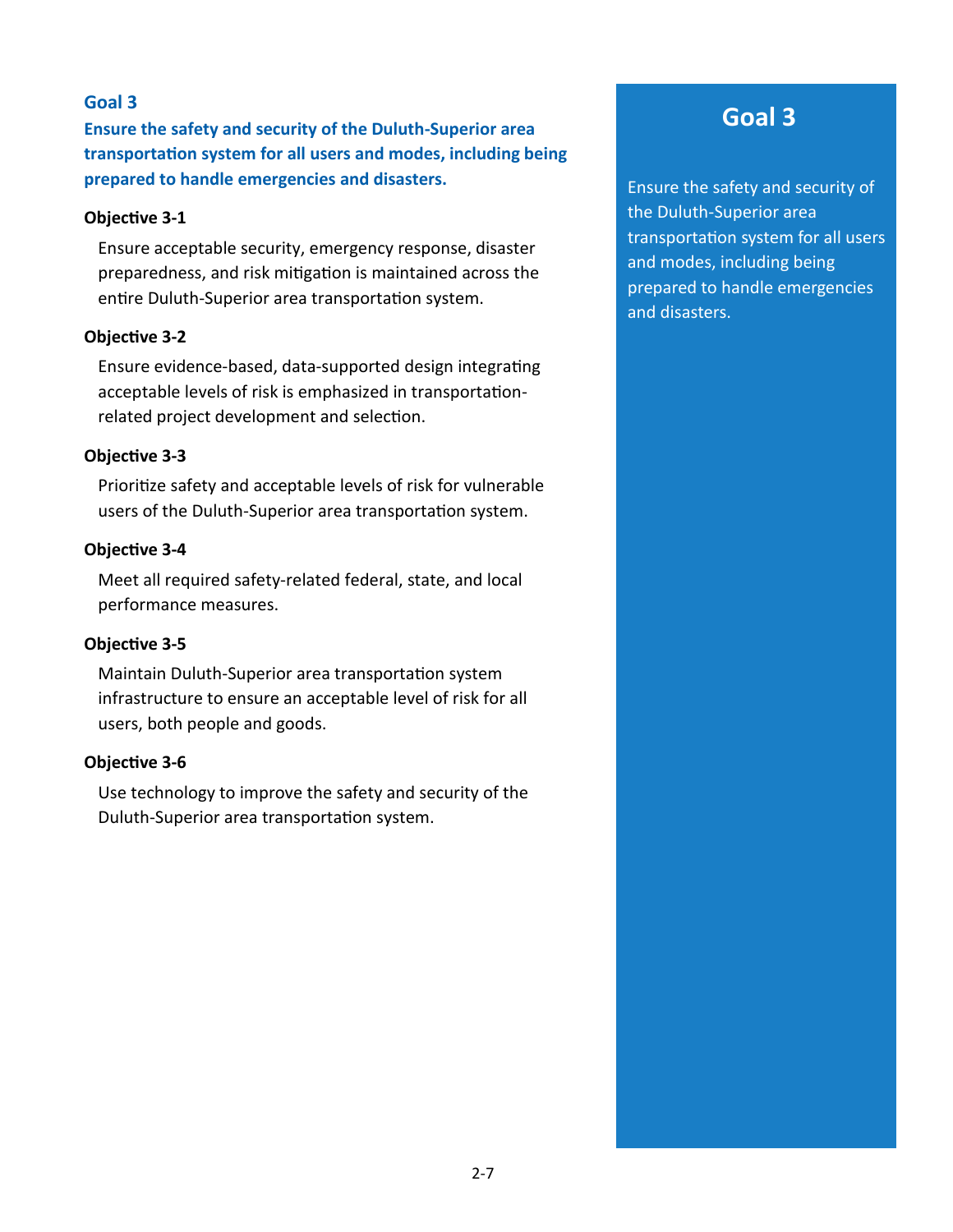**Ensure the Duluth-Superior area transportation system is an integrated multimodal network that supports people and goods getting to where they need to go in an efficient manner.**

#### **Objective 4-1**

Provide viable and efficient travel options for the movement of people and goods across the entire Duluth-Superior area transportation system.

#### **Objective 4-2**

Address inefficiencies in the Duluth-Superior area transportation system for all modes.

#### **Objective 4-3**

Improve real-time travel across the Duluth-Superior area transportation system by maintaining the current critical infrastructure to increase longevity of local transportation facilities for all modes.

#### **Objective 4-4**

Improve real-time travel across the Duluth-Superior area transportation system through the adoption and use of technology.

#### **Objective 4-5**

Ensure direct travel connections between modes of transportation for people exist and are maintained across the Duluth-Superior area transportation system.

#### **Objective 4-6**

Ensure direct travel connections between modes of transportation for goods and services exist and are maintained across the Duluth-Superior area transportation system.

#### **Objective 4-7**

Meet all required federal, state, and local performance measures and targets for NHS infrastructure (PM2), system performance on the NHS (PM3), and transit asset management (TAM).

## **Goal 4**

Ensure the Duluth-Superior area transportation system is an integrated multimodal network that supports people and goods getting to where they need to go in an efficient manner.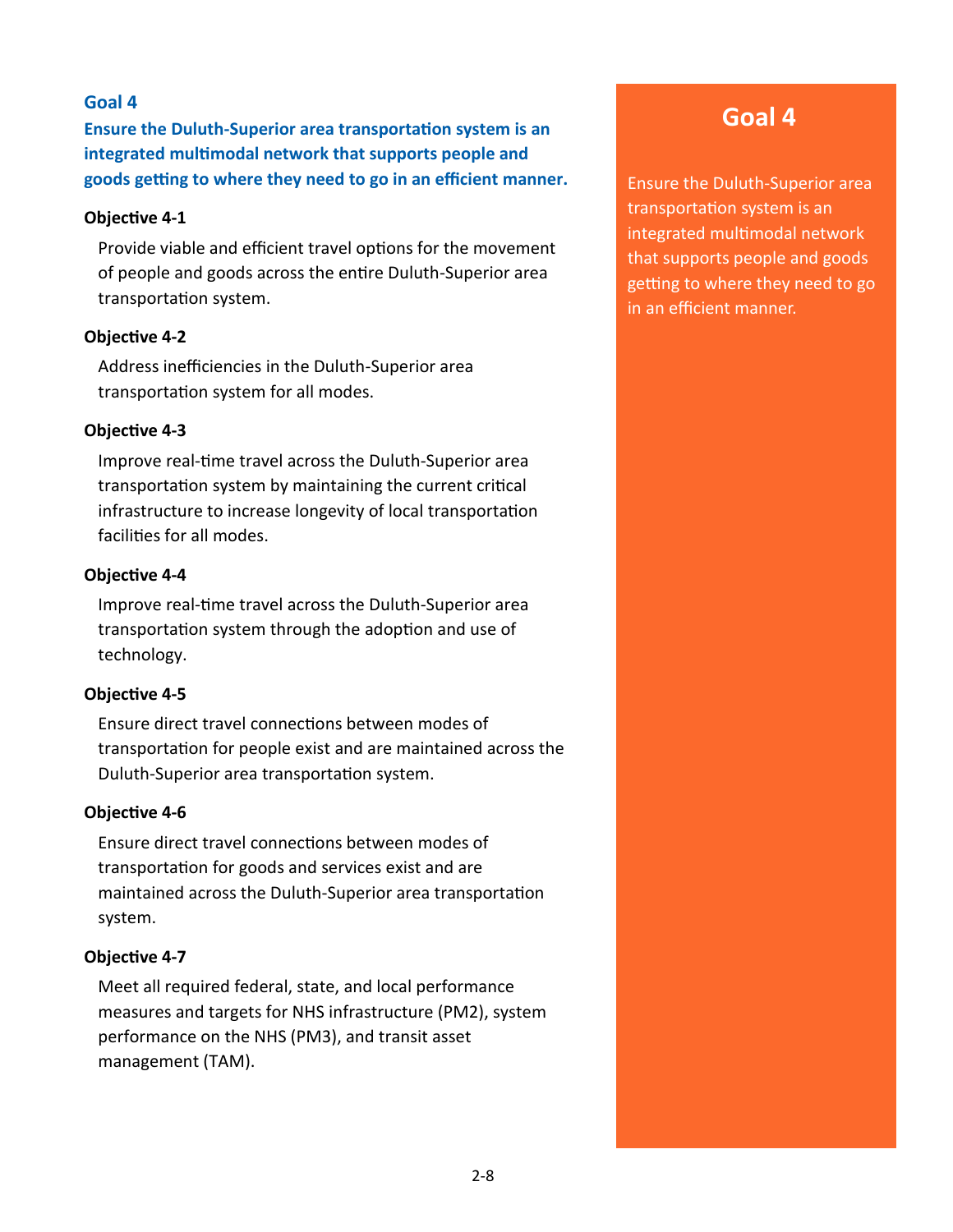**Develop and maintain the Duluth-Superior area transportation system to support economic productivity and competitiveness, including tourism.**

#### **Objective 5-1**

Ensure the Duluth-Superior area transportation system provides access to and connection of key population and employment centers.

#### **Objective 5-2**

Improve access and mobility across the Duluth-Superior area transportation system for the movement of freight.

#### **Objective 5-3**

Promote Duluth-Superior area transportation system decisions and investments that enhance the regional and global competitiveness of the Duluth-Superior Port.

#### **Objective 5-4**

Promote Duluth-Superior area transportation system decisions and investments that stimulate neighborhood and regional economic activity, such as those that support core investment areas in local jurisdictions.

#### **Objective 5-5**

Make it easier to travel to tourist destinations and events.

#### **Objective 5-6**

Integrate existing economic development plan recommendations when making decisions about Duluth-Superior area transportation system projects.

## **Goal 5**

Develop and maintain the Duluth-Superior area transportation system to support economic productivity and competitiveness, including tourism.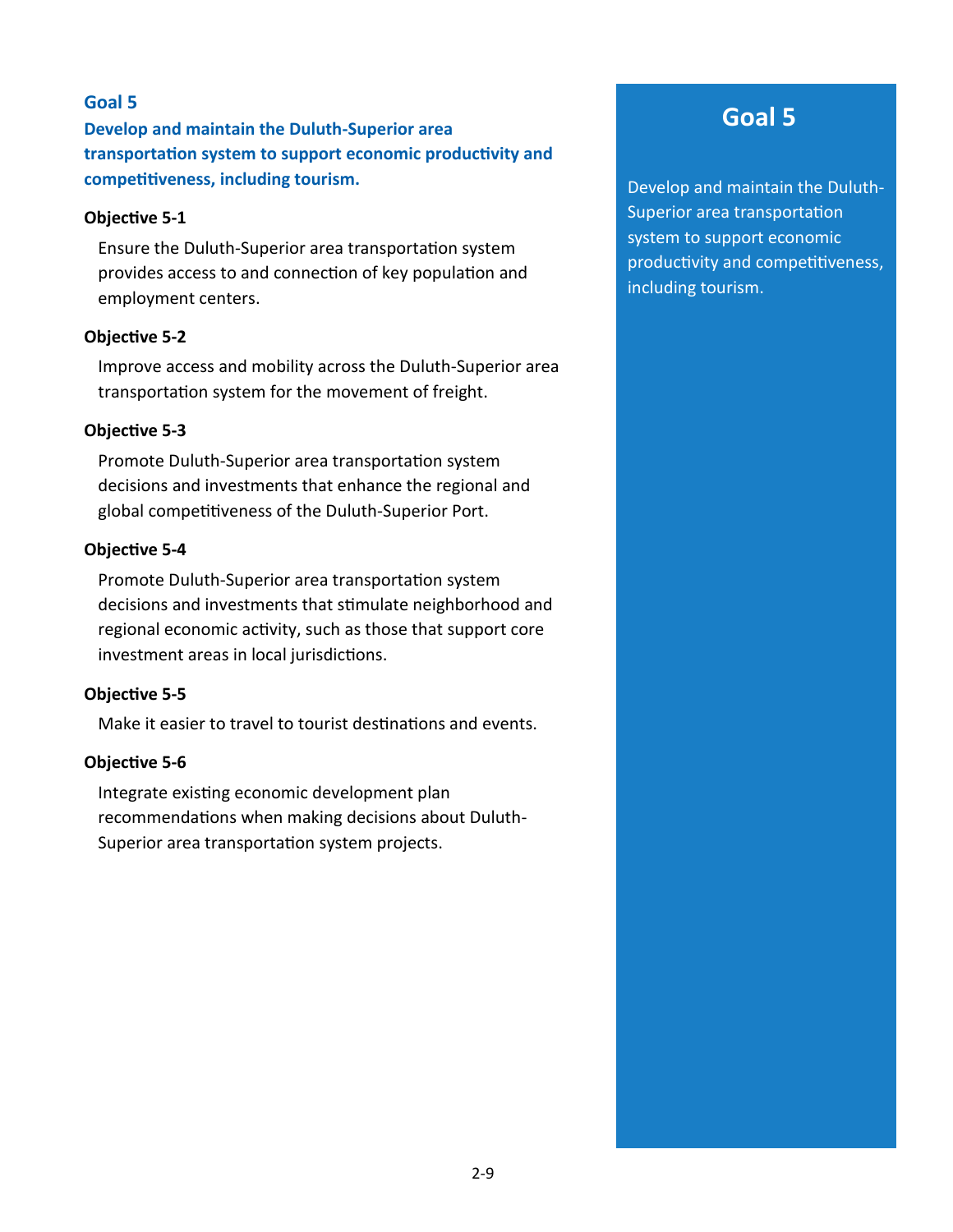#### **Strategies & Tactics**

Developing specific strategies and tactics under each objective are proposed to be determined by an Implementation Strategy Team (discussed below).

It is anticipated that these will incorporate comments from the public surveys, public meetings and consultations with MIC-area jurisdictions, as well as the input of planners and engineers from the MIC's Transportation Advisory Committee (TAC).

#### **Example**

#### **Goal 5**

Develop and maintain the Duluth-Superior area transportation system to support economic productivity and competitiveness.

**Objective 5-1:** Ensure the Duluth-Superior area transportation system provides access to and connection of key population and employment centers.

**Strategy 1a:** Ensure consistent transit route options exist in all primary neighborhoods

**Strategy 1b:** Ensure consistent transit route options exist to all primary employment centers or employers

**Strategy 1c:** Ensure transit options exist to and from key employment centers or employers at times that allow employees to arrive before common shifts and use transit following common shift end times.

- **Tactic 1c1:** Ensure DTA bus route 8 includes at least one service leaving the Miller Hill Mall after 11:15 PM.
- **Tactic 1c2:** Same as c1 for DTA bus route 5.

#### **Performance Measures & Targets**

Performance measures and targets included in *Sustainable Choices 2045* are federal requirements that have already been approved by the MIC Board. It is proposed they be included within an implementation strategy as described below. They are also included on pages 5-23—5-33 in Chapter 5.

## **Strategies, Tactics, Performance Measures, and Targets**

• are the details to ensure the objectives and goals of *Sustainable Choices 2045* are met and implemented